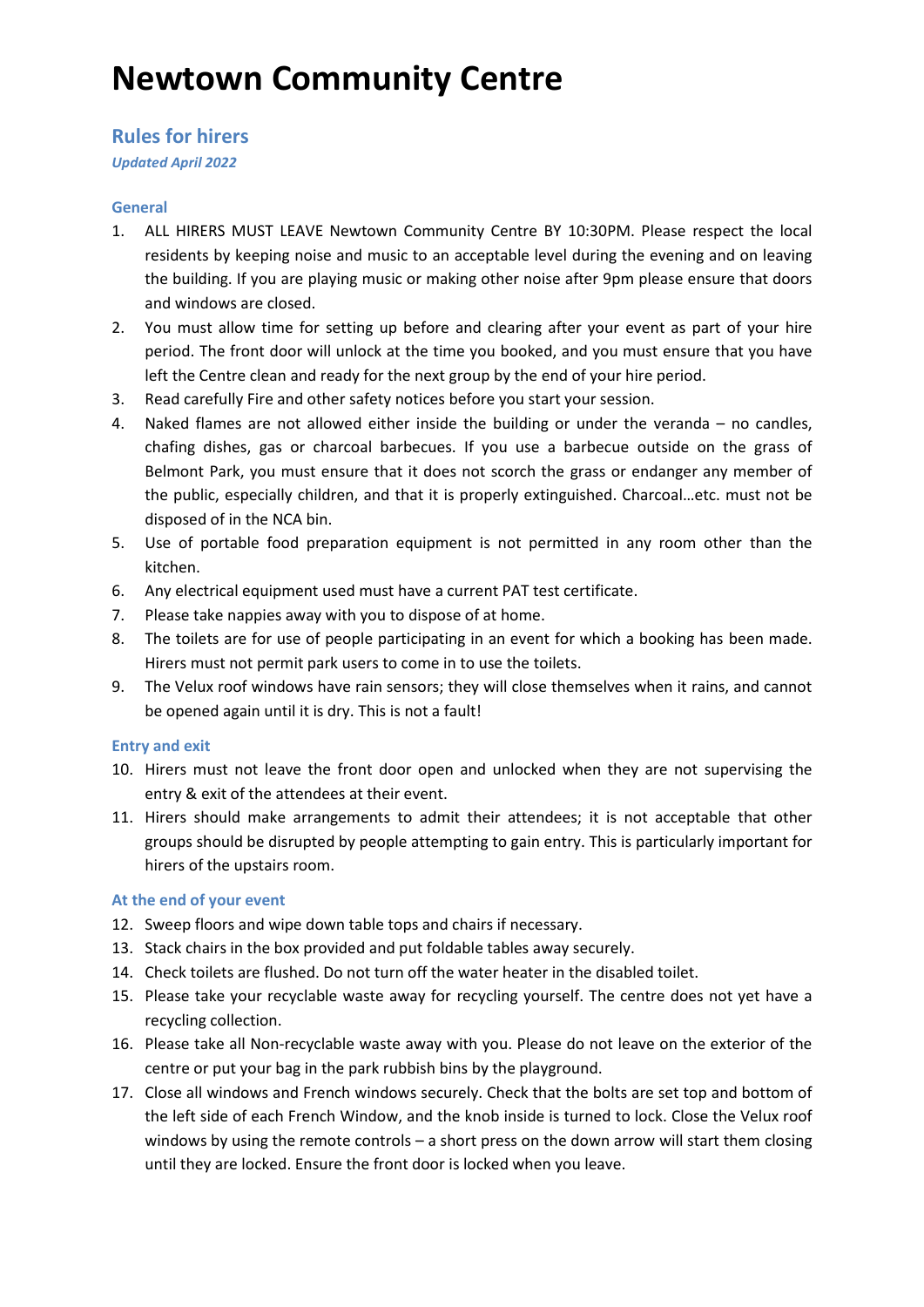#### **If you have hired use of the kitchen in addition to a room**

- 18. If you have hired one room and the kitchen, you may only open the shutter into the room you have hired, and not the shutter to the other room. You should ensure that you do not disturb another group – the shutters are not sound-proof.
- 19. The kitchen door should be kept closed. It must not be propped open. This is for hygiene and safety, as well as avoiding disruption to other users of the building.
- 20. Bring your own tea cloths, washing up cloths and detergent.
- 21. Wash up, dry up, put away crockery and leave surfaces in the kitchen clean and clear.
- 22. Do not leave anything in the fridge, freezer or kitchen. Please take all unused food and drink away with you.
- 23. Put a clean black bag into the bin for the next user (spare bags in the cleaning cupboard).
- 24. Cleaning equipment which you may use is in the cleaning cupboard to the right of the main sink.
- 25. Switch off the cooker, the extractor hood fan and lights (switches on the right of the hood), the wall-mounted water boiler and all lights on leaving. The cooker switch is in the cupboard to the left of the cooker. Do not switch off the fridge, freezer or sink water heater. One of the veranda light switches is in the kitchen.
- 26. The wall-mounted water boiler has an "Eco" switch. Use this if yours is a small group (it heats 2 litres), or towards the end of your session before switching off.
- 27. Another group which has hired a room but not the kitchen may request access for cleaning materials, filling water bottles or making hot drinks. It is up to you whether you give them permission. You should consider how this can be done safely, for example by only allowing access when you are not cooking or serving food. Please remember that this is a community facility and that we rely on co-operation.

#### **Use of the mini-kitchen upstairs**

- 28. A kettle is provided, but use of portable cooking equipment is not permitted in the upstairs room.
- 29. Bring your own tea cloths, washing up cloths and detergent.
- 30. Wash, dry and put away crockery and leave surfaces of the mini-kitchen upstairs clean and clear.
- 31. Ensure the kettle is switched off at the wall socket.

#### **Storage cupboards**

- 32. If you have a cupboard, you are responsible for ensuring that all your possessions are placed inside the cupboard and that it is locked. You must not leave items anywhere else.
- 33. The hireable storage cupboards are under the eaves off the upstairs room. If you need access to a cupboard when there is another group using the upstairs room, you should arrange this to avoid disruption. The group which has the booking may refuse you access, and you must respect this.
- 34. If you don't have a cupboard, please take away your possessions with you or they will be recycled.
- 35. Unclaimed lost property will be recycled monthly.